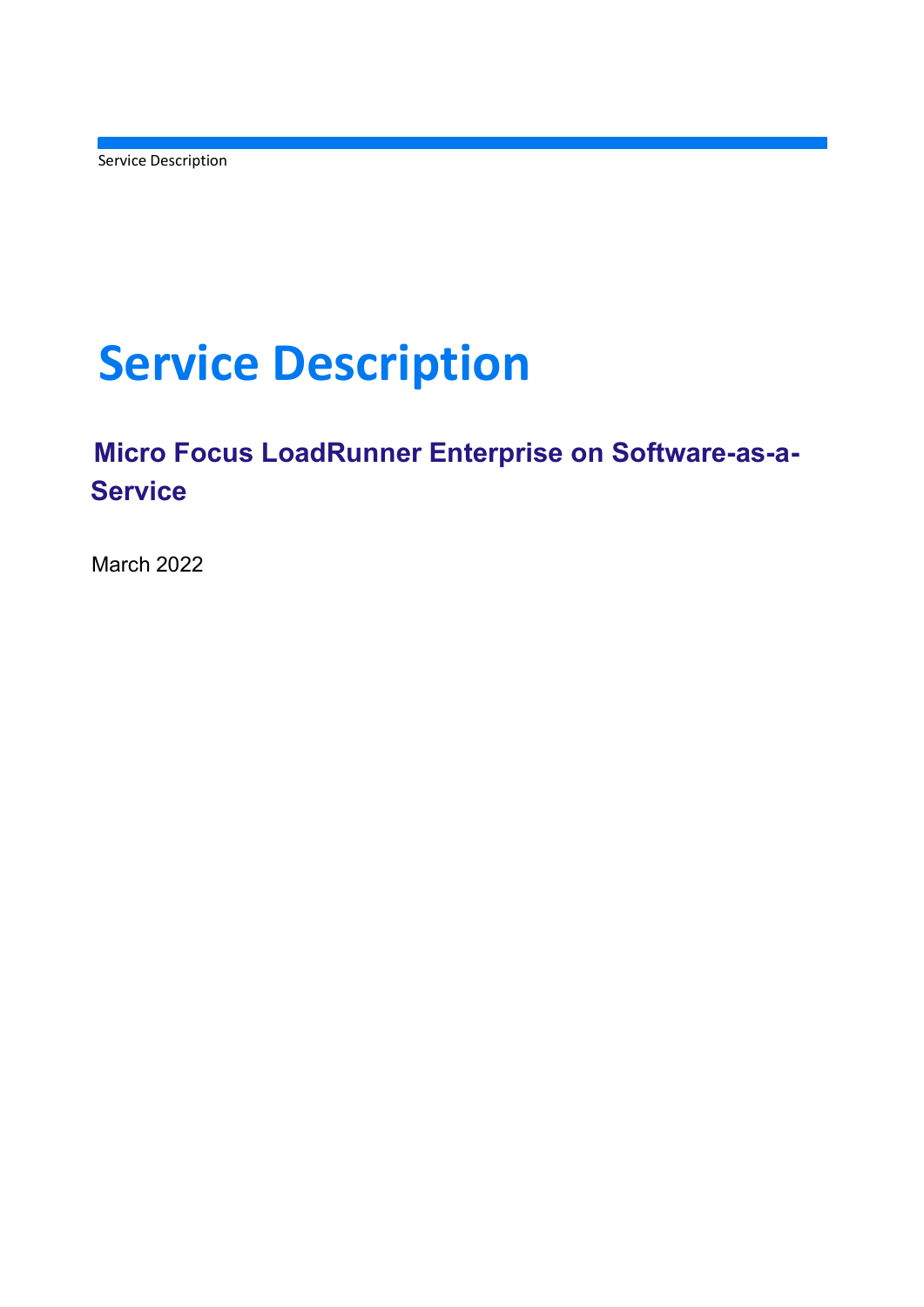

 This Service Description describes the components and services included in Micro Focus LoadRunner Enterprise on Software-as-a-Service (which also may be referred to as "SaaS"). Unless otherwise agreed to in writing this Service Description is subject to the Micro Focus Customer Terms for Software-as-a-Service or the applicable Micro Focus Pass-Through Terms and represents the only binding terms governing Micro Focus International plc and its affiliates ("Micro Focus") respective obligations regarding its provision of this SaaS to the end-user customer. Any other descriptions of the features and functions of the SaaS, public statements, including advertisements, shall not be deemed as additional features or functionalities that Micro Focus is required to deliver.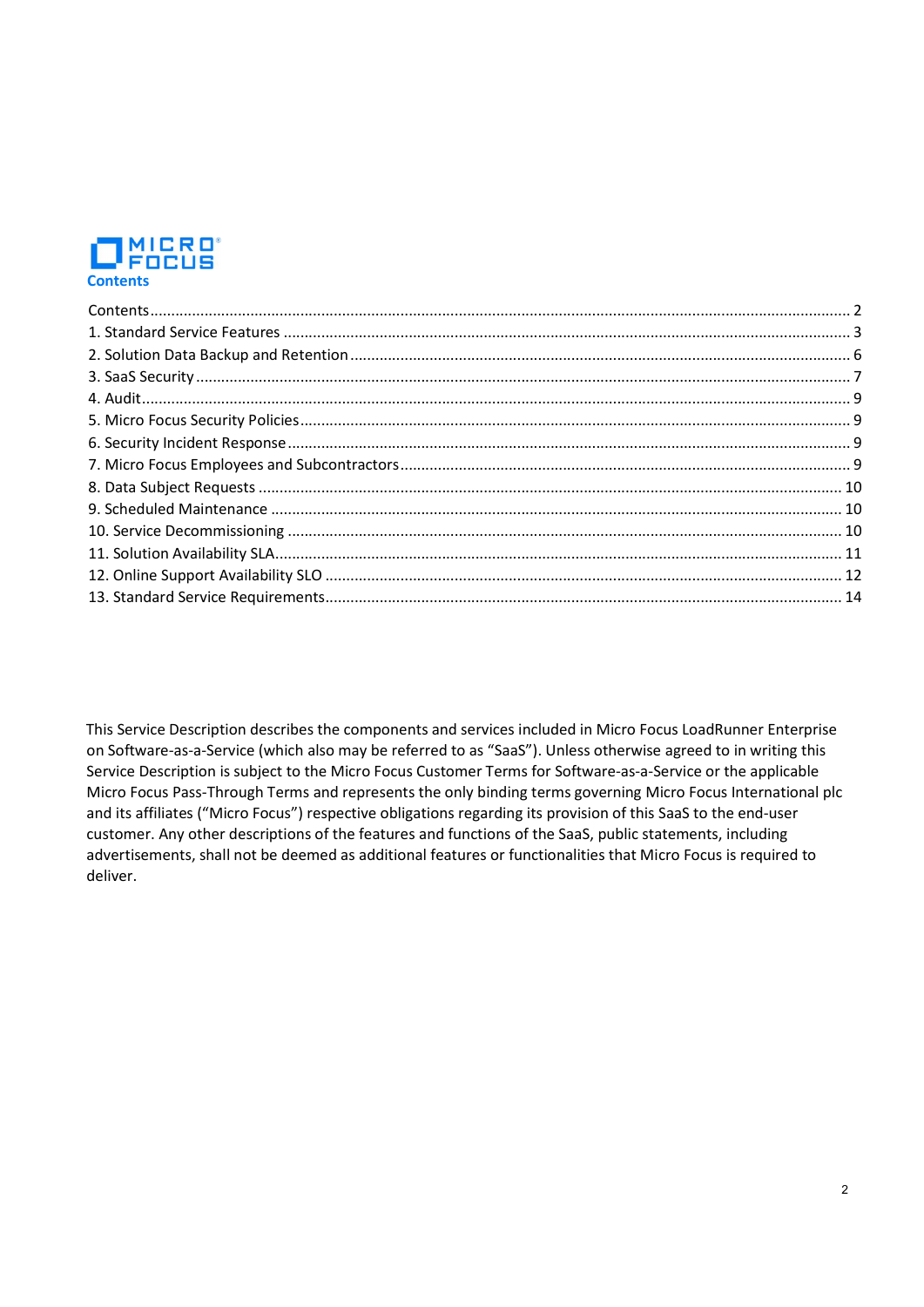# 1. Standard Service Features

## 1.1 High Level Summary

Micro Focus LoadRunner Enterprise on SaaS provides a cloud-based enterprise service for centralized performance engineering. Micro Focus LoadRunner Enterprise on SaaS is remotely delivered by Micro Focus and provides a managed environment of LoadRunner Enterprise software. The solution is designed for distributed teams with a centralized authority that needs to support testing from multiple lines of business, comprehensive reporting, flexible licensing, and capacity for temporary spikes.

## 1.2 SaaS Service Delivery Components

| <b>SaaS Delivery Components</b>                         |
|---------------------------------------------------------|
| 1 One LoadRunner Enterprise on SaaS production instance |
| 2 One LoadRunner Enterprise on SaaS Controller          |

# 1.3 SaaS Operational Services

| <b>Operational Services</b>              |            |
|------------------------------------------|------------|
| <b>LDAP</b> integration                  | V          |
| SaaS best practice document √<br>library |            |
| Web services support                     | $\sqrt{ }$ |
| External integrations support O          |            |
| $V =$ Included                           |            |
| $O =$ Optional for a fee                 |            |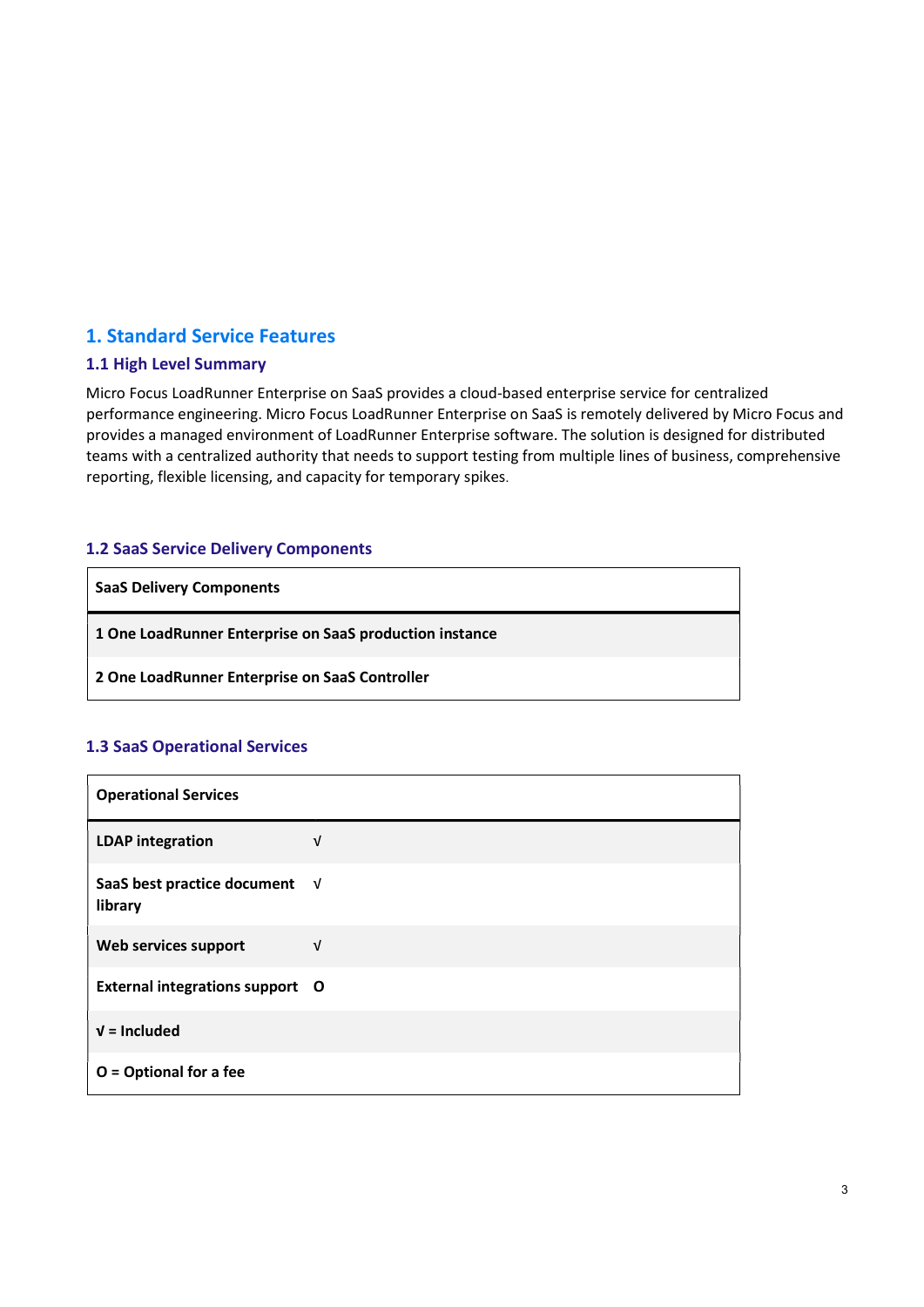# 1.4 Architecture Components

Micro Focus LoadRunner Enterprise on SaaS consists of these two (2) parts: (a) a cloud-based management platform with an interactive dashboard for managing, storing and analyzing performance tests; and (b) an agent, installed by the Customer to execute the performance tests.

Micro Focus LoadRunner Enterprise on SaaS includes the following components:

#### Controller

The Controller is the Micro Focus LoadRunner Enterprise on SaaS component that is used to create and maintain performance testing scenarios. Access to one controller is included with the basic Micro Focus LoadRunner Enterprise on SaaS deployment. One Controller enables customers to execute one test. Access to additional controllers may be purchased to support multiple parallel test runs or a large number of Virtual Users. Controllers are dedicated to the customer and are available for 24x7 testing. Controllers may be shared among the customer's Micro Focus LoadRunner Enterprise on SaaS projects and must be reserved in the Micro Focus LoadRunner Enterprise Scheduler to avoid conflict. Controllers may be dedicated to individual projects or groups of projects as necessary.

One controller supports up to 75,000 Virtual Users and 30 load generators.

#### Load Generator

The Load Generator is the Micro Focus LoadRunner Enterprise on SaaS component that executes the performance testing scenario when a performance test is initiated by the controller. Load Generators will be provided by the customer using Over the Firewall (OFW) technology. OFW technology enables customers to place Load Generators behind their corporate firewall to test internal applications and generate load from anywhere in the world.

#### Virtual User

A virtual user is a program that acts like a real user to simulate real user actions on a website or application. The Customer subscribes to virtual users and can run up to the maximum subscription in a given test.

Upon Customer's request or in cases that there are unique requirements such as the need for a Virtual Private Network or special authentication requirements, Micro Focus LoadRunner Enterprise on SaaS can be provisioned multi-instance, meaning that each customer of this SaaS offering receives its own dedicated instance for an additional fee.

#### Additional Information

Micro Focus LoadRunner Enterprise on SaaS does not include support for Micro Focus diagnostics and IP Spoofing.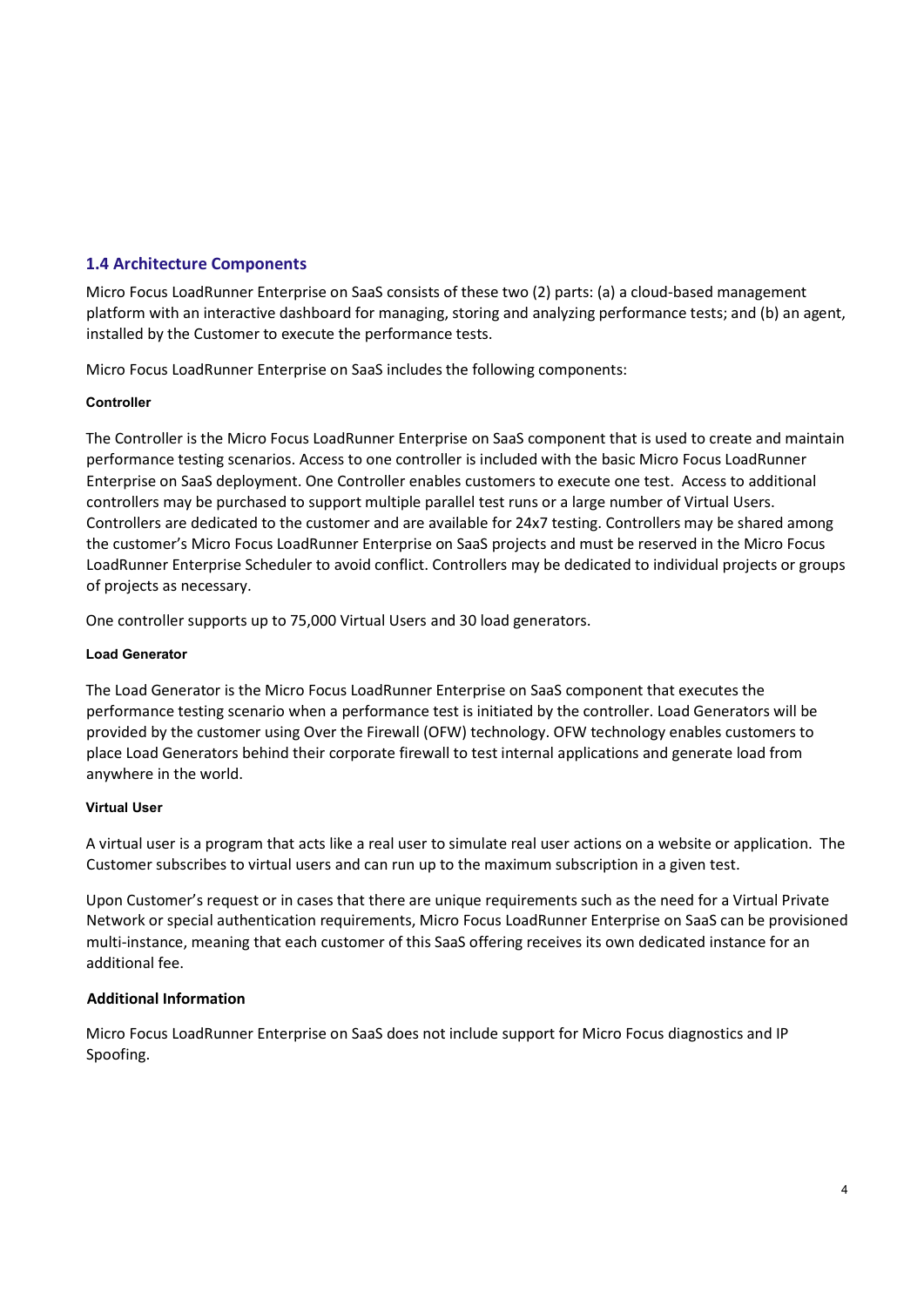# 1.5 Application Administration

The Customer will access the Micro Focus LoadRunner Enterprise on SaaS application using a web browser and the URL provided to them. Once securely logged in, the Customer can perform administrative tasks such as adding and deleting users, adding users to projects, allocating hardware and running and scheduling performance tests.

# 1.6 Service Support

The Customer may contact Micro Focus through a variety of methods such as online support tickets or telephone. The Micro Focus Support Team will either provide support to the Customer directly or coordinate delivery of this support.

Online support is available at: https://home.software.microfocus.com/myaccount/ Product support is available from the Micro Focus LoadRunner Enterprise Community at: https://community.softwaregrp.com/t5/LoadRunner-and-Performance/bg-p/sws-585. Additional custom support, education or services can be purchased via FlexCare credits: https://www.microfocus.com/en-us/services/flexible-credits

Micro Focus staffs and maintains a 24x7x365 Service Operations Center, which will be the single point of contact for all issues related to the support for Micro Focus LoadRunner Enterprise on Software-as-a-Service for the Customer. The customer will maintain a list of authorized users who may contact Micro Focus for support. The customer's authorized users may contact Micro Focus for support via the Web portal or telephone 24 hours a day, 7 days a week.

Service Features:

- System Availability SLO of 99.9%
- Customer Success Manager Services
- Solution Expert Services
- Welcome Package
- Technical Enablement and Pre-recorded enablement videos
- Email and Online Notifications
- On boarding: Kick off meeting, handover of support materials, verification of online access, service goals, discussion of training requirements
- Major version updates. Notification period according to notification timelines via email, release notes and help resources available. Major version update meeting, including discussion of changes required to take advantage of new features and requirements to implement the update.
- Regular Service Reviews to review service quality and to provide feedback on improvements required
- Regular Adoption Reviews to plan how best to adopt product features and best practices based on your business objectives.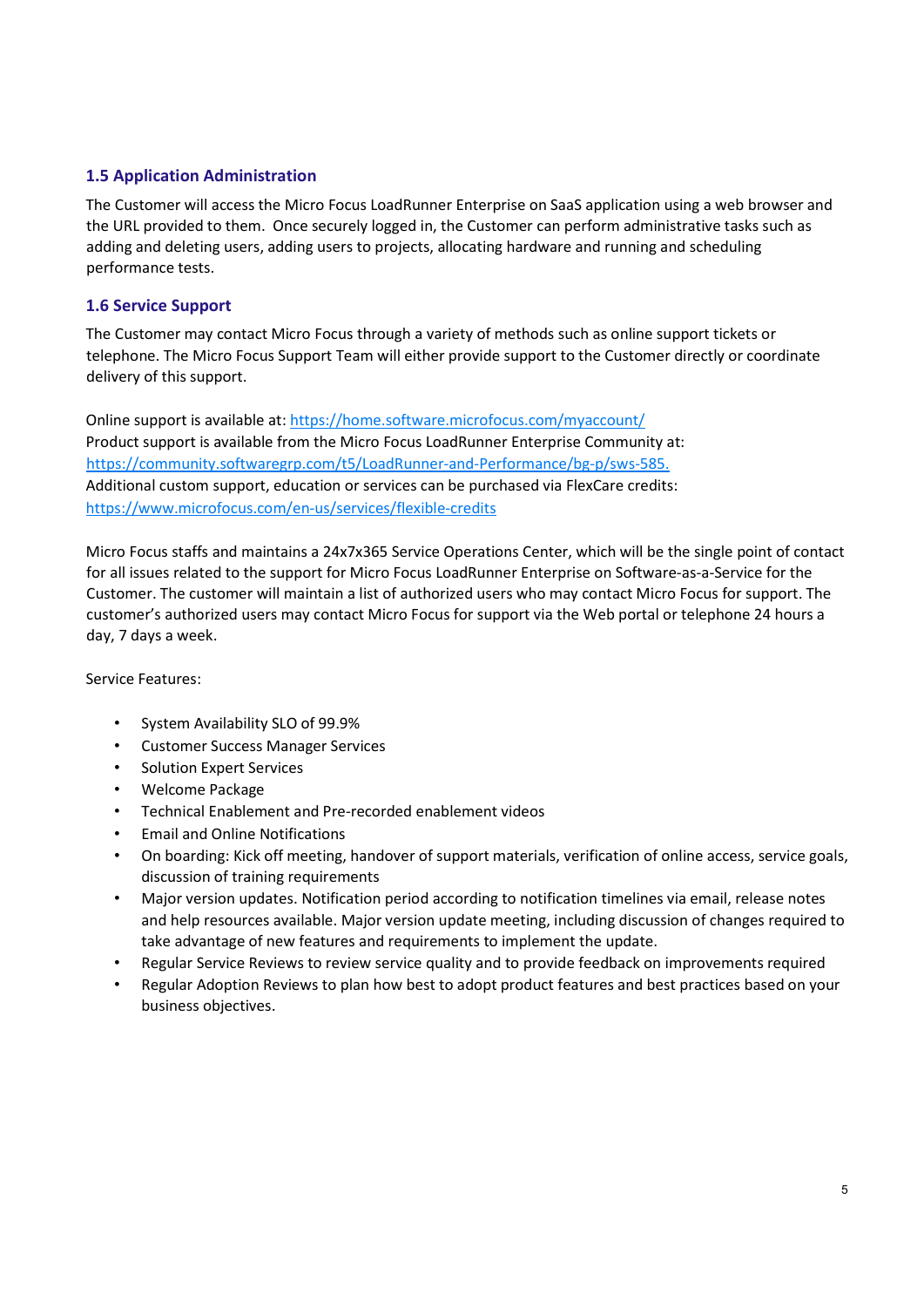# 1.7 Service Monitoring

Micro Focus monitors Micro Focus LoadRunner Enterprise on Software-as-a-Service solution components 24x7 availability. Micro Focus uses a centralized notification system to deliver proactive communications about application changes, outages and scheduled maintenance. Alerts and notifications are available to the Customer online at: http://software.microfocus.com/myaccount/

#### 1.8 Capacity and Performance Management

The architecture allows for addition of capacity to applications, databases and storage.

#### 1.9 Operational Change Management

Micro Focus follows a set of standardized methodologies and procedures for efficient and prompt handling of changes to SaaS infrastructure and application, which enables beneficial changes to be made with minimal disruption to the service.

# 2. Solution Data Backup and Retention

The data backup and retention described in this section are part of Micro Focus's overall business continuity management practices designed to attempt to recover availability to Customer of LoadRunner Enterprise on Software-as-a-Service and access to the LoadRunner Enterprise on Software-as-a-Service Customer data, following an outage or similar loss of service.

The following types of Customer-specific data are included in the LoadRunner Enterprise on Software-as-a-Service database that resides in the Micro Focus SaaS environment: Customer inserted data (for example attachments, scripts, documents and files).

The Data Backup Frequency is one (1) day and Micro Focus performs that daily backup of the LoadRunner Enterprise on Software-as-a-Service database (including configuration data). The Backup Retention Time is seven (7) days, meaning Micro Focus retains each daily backup for the most recent seven (7) days ("Data Retention Time").

Micro Focus's standard storage and backup measures are Micro Focus's only responsibility regarding the retention of this data, despite any assistance or efforts provided by Micro Focus to recover or restore Customer's data. Customer may request via a service request for Micro Focus to attempt to restore such data from Micro Focus's most current backup. Micro Focus will be unable to restore any data not included in the database (not properly entered by the user or lost or corrupted etc.) at the time of backup or if Customer´s request comes after the Data Retention Time of such backup.

#### 2.1 Disaster Recovery

#### 1. Business Continuity Plan

Micro Focus SaaS continuously evaluates different risks that might affect the integrity and availability of Micro Focus SaaS. As part of this continuous evaluation, Micro Focus SaaS develops policies, standards and processes that are implemented to reduce the probability of a continuous service disruption. Micro Focus documents its processes in a business continuity plan ("BCP") which includes a disaster recovery plan ("DRP"). Micro Focus utilizes the BCP to provide core Micro Focus SaaS and infrastructure services with minimum disruption. The DRP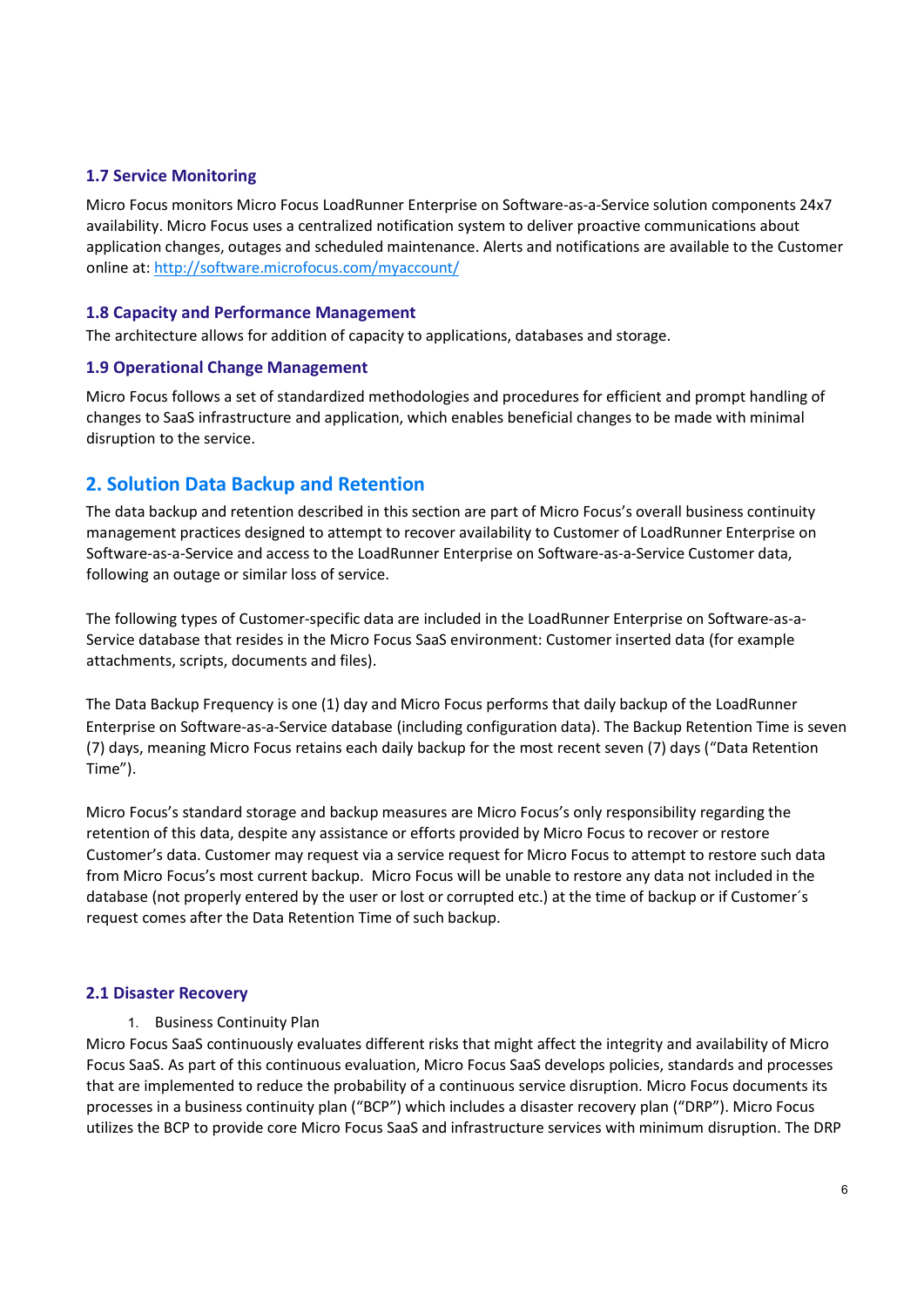includes a set of processes that Micro Focus SaaS implements and tests Micro Focus SaaS recovery capabilities to reduce the probability of a continuous service interruption in the event of a service disruption.

#### For AWS LoadRunner Enterprise on SaaS implementations:

LoadRunner Enterprise on SaaS is implemented using AWS technology service stack in a redundant mode over two availability zones ("AZs"). Each AZ is designed to be insulated from failures in other AZs. The DRP's target is to provide restoration of the Micro Focus SaaS within twelve (12) hours following Micro Focus's declaration of a disaster, excluding, however, a disaster or multiple disasters causing the compromise of data centers in the separate AZs simultaneously, and excluding non-production environments.

2. Backups

Micro Focus SaaS performs both on-site and off-site backups with a 24 hour recovery point objective (RPO). Backup cycle occurs daily where a local copy of production data is replicated on-site between two physically separated storage instances. The backup includes a snapshot of production data along with an export file of the production database. The production data is then backed up at a remote site. Micro Focus uses storage and database replication for its remote site backup process. The integrity of backups is validated by (1) real time monitoring of the storage snapshot process for system errors, (2) validating CHECKSUM at the end of a backup process to assure the same number of bits exists on both source and destination storage systems, and (3) and annual restoration of production data from an alternate site to validate both data and restore flows integrity.

# 3. SaaS Security

Micro Focus maintains an information and physical security program designed to protect the confidentiality, availability and integrity of Customer Personal Data and confidential information (the "Micro Focus Security Program").

# 3.1 Technical and Organizational Measures

This section describes Micro Focus´s standard technical and organizational measures, controls and procedures, which are intended to help protect the Customer-provided SaaS Data.

Micro Focus regularly tests and monitors the effectiveness of its controls and procedures. No security measures are or can be completely effective against all security threats, present and future, known and unknown. The measures set forth in this section may be modified by Micro Focus but represent a minimum standard. Customer remains responsible for determining the sufficiency of these measures.

# 3.2 Physical Access Controls

Micro Focus maintains physical security standards designed to prohibit unauthorized physical access to the Micro Focus equipment and facilities used to provide SaaS and include Micro Focus data centers and data centers operated by third parties. This is accomplished through the following practices:

- presence of on-site security personnel on a 24x7 basis
- use of intrusion detection systems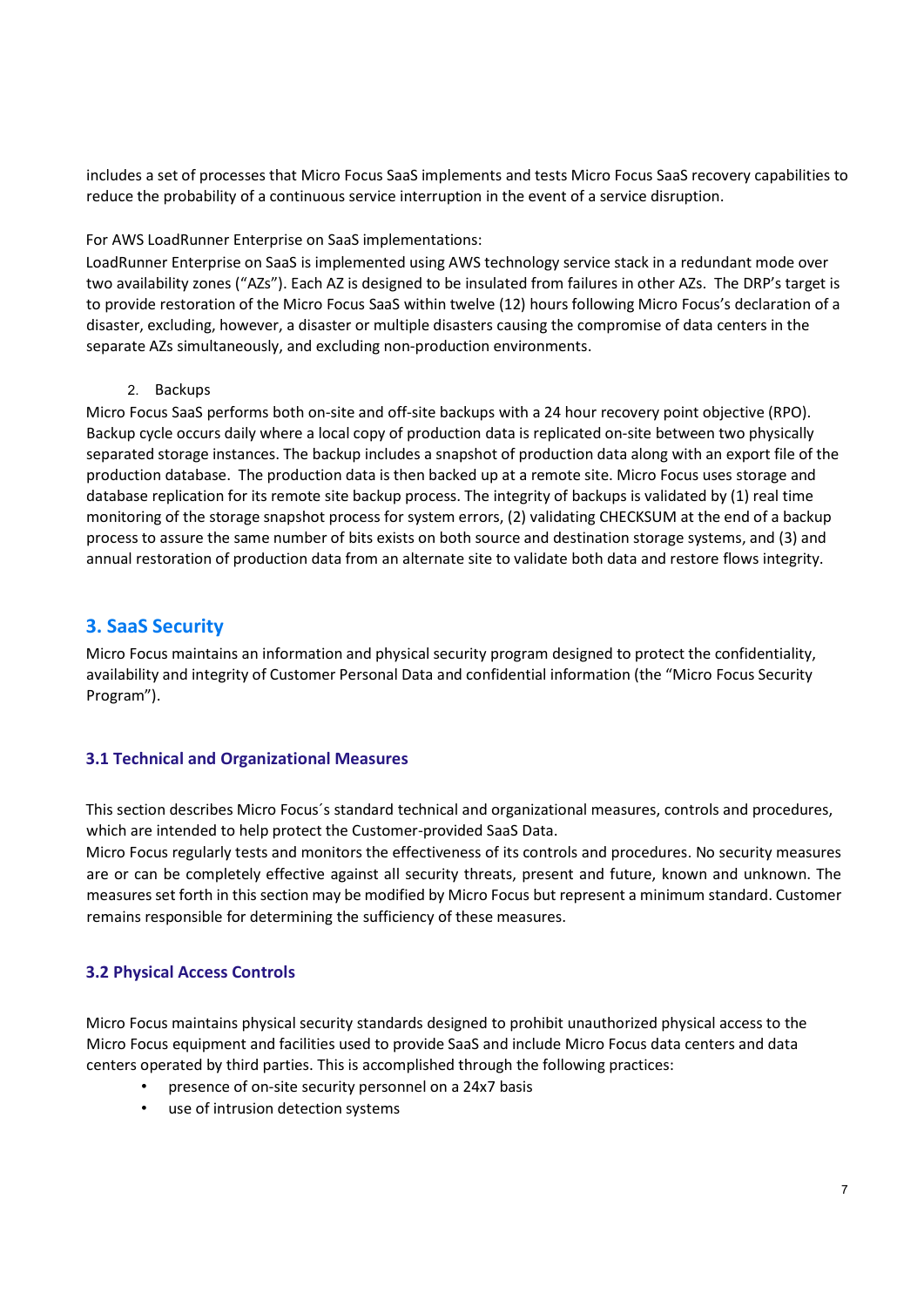- use of video cameras on access points and along perimeter
- Micro Focus employees, subcontractors and authorized visitors are issued identification cards that must be worn while on premises
- monitoring access to Micro Focus facilities, including restricted areas and equipment within facilities
- maintaining an audit trail of access

# 3.3 Access Controls

Micro Focus maintains the following standards for access controls and administration designed to make Customer-provided SaaS Data accessible only by authorized Micro Focus personnel who have a legitimate business need for such access:

- secure user identification and authentication protocols
- authentication of Micro Focus personnel in compliance with Micro Focus standards and in accordance with ISO27001 requirements for segregation of duties
- Customer provided SaaS data is accessible only by authorized Micro Focus personnel who have a legitimate business need for such access, with user authentication, sign-on and access controls
- employment termination or role change is conducted in a controlled and secured manner
- administrator accounts should only be used for the purpose of performing administrative activities
- each account with administrative privileges must be traceable to a uniquely identifiable individual
- all access to computers and servers must be authenticated and within the scope of an employee's job function
- collection of information that can link users to actions in the Micro Focus SaaS environment
- collection and maintenance of log audits for the application, OS, DB, network and security devices according to the baseline requirements identified
- restriction of access to log information based on user roles and the "need-to-know;" and
- prohibition of shared accounts

# 3.4 Availability Controls

Micro Focus´s business continuity management process includes a rehearsed method of restoring the ability to supply critical services upon a service disruption. Micro Focus's continuity plans cover operational shared infrastructure such as remote access, active directory, DNS services, and mail services. Monitoring systems are designed to generate automatic alerts that notify Micro Focus of events such as a server crash or disconnected network.

Controls regarding disruption prevention include:

- uninterruptible power supplies (UPS) and backup power generators
- at least two independent power supplies in the building; and
- robust external network connectivity infrastructure.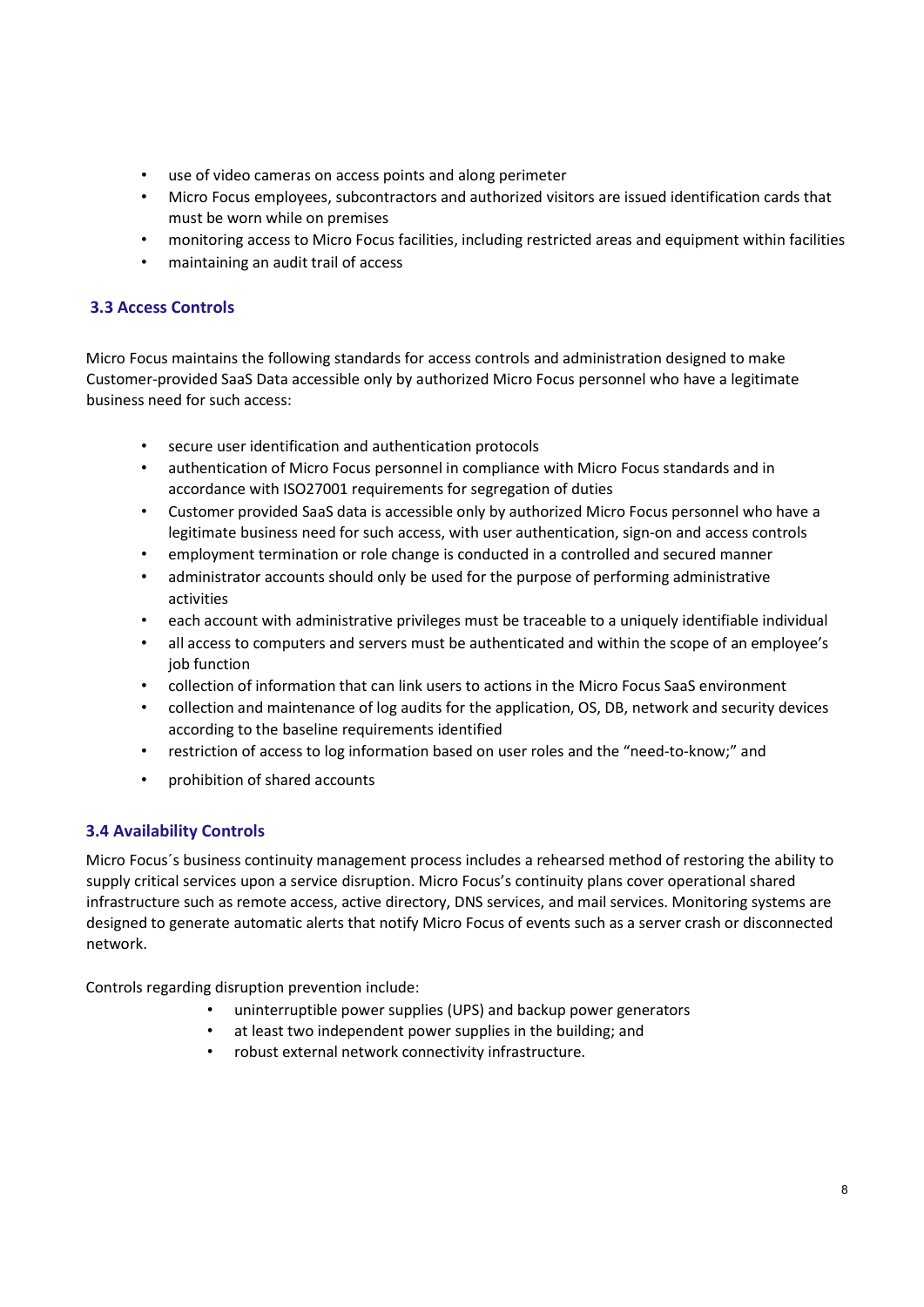#### 3.5 Data Segregation

Micro Focus SaaS environments are segregated logically by Micro Focus SaaS access control mechanisms. Internet-facing devices are configured with a set of access control lists (ACLs), which are designed to prevent unauthorized access to internal networks. Micro Focus uses security solutions on the perimeter level such as: firewalls, IPS/IDS, proxies and content-based inspection in order to detect hostile activity in addition to monitoring the environment's health and availability.

## 3.6 Data Encryption

Micro Focus SaaS uses industry standard techniques to encrypt Customer-provided SaaS Data in transit. All inbound and outbound traffic to the external network is encrypted.

# 4. Audit

Micro Focus appoints an independent third party to conduct an annual audit of the applicable policies used by Micro Focus to provide the applicable Micro Focus LoadRunner Enterprise on SaaS solution. A summary report or similar documentation will be provided to Customer upon request. Subject to the execution of Micro Focus's standard confidentiality agreement, Micro Focus agrees to respond to a reasonable industry standard information security questionnaire concerning its information and physical security program specific to Micro Focus SaaS provided pursuant to the applicable Supporting Material no more than once per year. Such information security questionnaire will be considered Micro Focus Confidential Information.

# 5. Micro Focus Security Policies

Micro Focus conducts annual reviews of its policies around the delivery of SaaS against ISO 27001. Micro Focus regularly re-evaluates and updates its information and physical security program as the industry evolves, new technologies emerge, or new threats are identified.

# 6. Security Incident Response

In the event Micro Focus confirms a security incident resulted in the loss, unauthorized disclosure or alteration of Customer-provided SaaS Data ("Security Incident"), Micro Focus will notify Customer of the Security Incident and work to mitigate the impact of such Security Incident. Should Customer believe that there has been unauthorized use of Customer's account, credentials, or passwords, Customer must immediately notify Micro Focus Security Operations Center via softwaresoc@microfocus.com.

# 7. Micro Focus Employees and Subcontractors

Micro Focus requests that all employees involved in the processing of Customer-provided SaaS Data are authorized personnel with a need to access the Customer-provided SaaS Data, are bound by appropriate confidentiality obligations and have undergone appropriate training in the protection of customer data. Micro Focus requests that any affiliate or third-party subcontractor involved in processing Customer-provided SaaS Data enters into a written agreement with Micro Focus, which includes confidentiality obligations substantially similar to those contained herein and appropriate to the nature of the processing involved.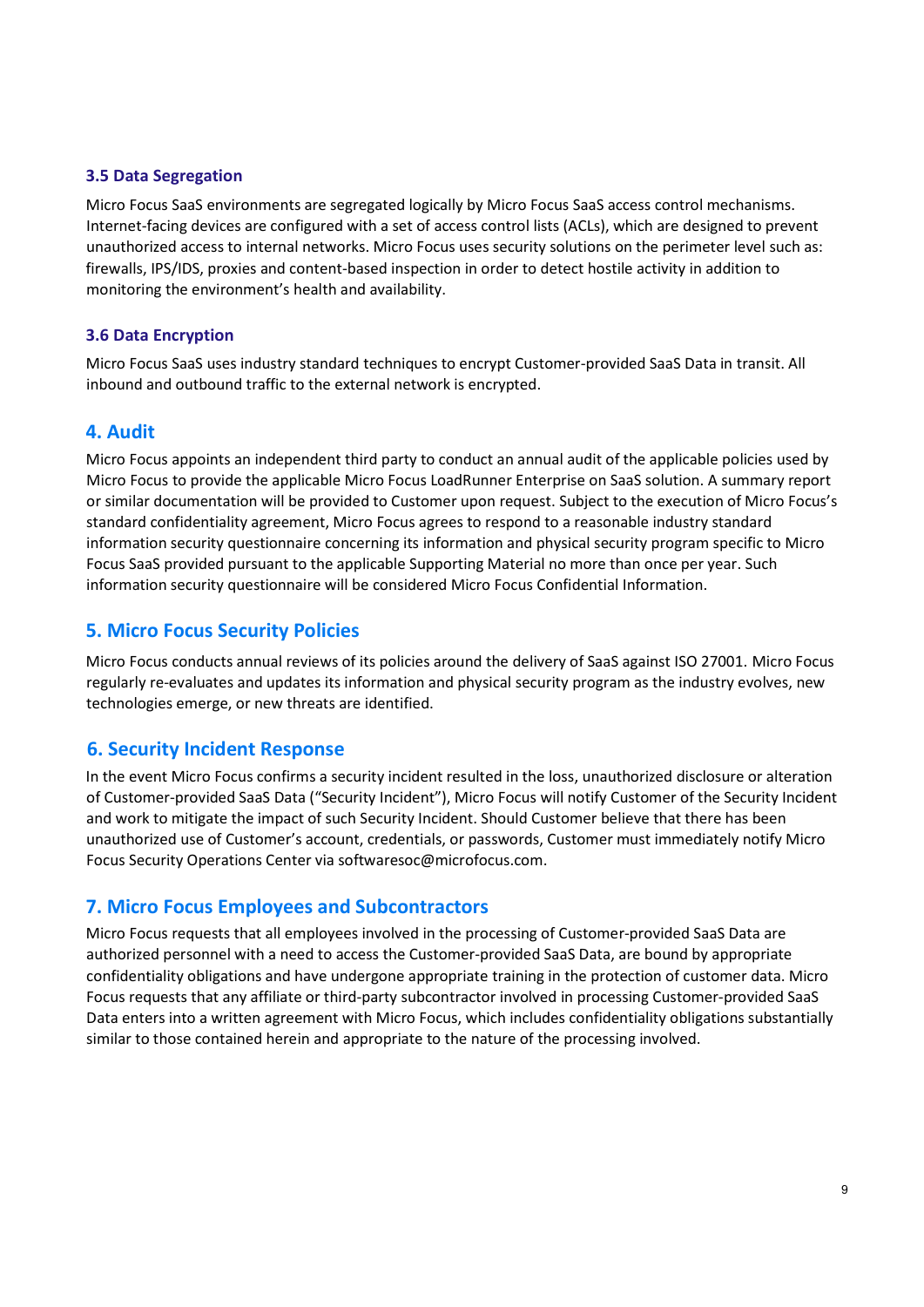# 8. Data Subject Requests

Micro Focus will, within three (3) business days of receipt, refer to Customer any queries from data subjects in connection with Customer-provided SaaS Data.

# 9. Scheduled Maintenance

To enable Customers to plan for scheduled maintenance by Micro Focus, Micro Focus reserves predefined timeframes to be used on an as-needed basis. Micro Focus reserves a weekly two (2) hours window (Sunday 00:00 to 02:00 Pacific Standard Time) and one (1) monthly four (4) hour window (Sunday in the 00:00 to 08:00 Pacific Standard Time block). These windows will be used on an as-needed basis.

Planned windows will be scheduled at least two (2) weeks in advance when Customer action is required, or at least four (4) days in advance otherwise.

# 9.1 Scheduled Version Updates

 "SaaS Upgrades" are defined as both major version updates, minor version updates and binary patches applied by Micro Focus to Customer's LoadRunner Enterprise on Software-as-a-Service solution in production. These may or may not include new features or enhancements. Micro Focus determines whether and when to develop, release and apply any SaaS Upgrade.

Customer is entitled to SaaS Upgrades as part of LoadRunner Enterprise on Software-as-a-Service service unless the SaaS Upgrade introduces new functionality that Micro Focus offers on an optional basis for an additional fee.

Micro Focus will use the Scheduled Maintenance windows defined above to apply the most recent service packs and hot fixes and to perform upgrade to minor versions of LoadRunner Enterprise on Software-as-a-Service solution. To enable Customers to plan for scheduled major version updates by Micro Focus, Micro Focus will be scheduling major version updates at least two (2) weeks in advance.

However, if Micro Focus does not receive Customer's cooperation in achieving the SaaS Upgrade in a timely manner, Micro Focus reserves the right to charge additional fees for LoadRunner Enterprise on Software-as-a-Service solution that are related to Customer's SaaS instance remaining on a version that is beyond the "end of support" period. Customer also understands that this status may prevent the most recent patches from being applied to its LoadRunner Enterprise on Software-as-a-Service solution, and that the availability, performance, and security of LoadRunner Enterprise on Software-as-a-Service service as described in Service Description may be impacted as a result.

# 10. Service Decommissioning

Customer may cancel Micro Focus SaaS by providing Micro Focus with sixty (60) days written notice prior to the expiration of the SaaS Order Term ("Cancellation"). Such Cancellation shall be effective upon the last day of the then current SaaS Order Term. Upon Cancellation, expiration, or termination of the SaaS Order Term, Micro Focus may disable all Customer access to LoadRunner Enterprise on Software-as-a-Service solution, and Customer shall promptly return to Micro Focus (or at Micro Focus's request destroy) any Micro Focus Materials. Micro Focus will make available to Customer such data in the format generally provided by Micro Focus. The target timeframe is set forth below in the Termination Data Retrieval Period SLO section. After such time, Micro Focus shall have no obligation to maintain or provide any such data, which will be deleted in the ordinary course.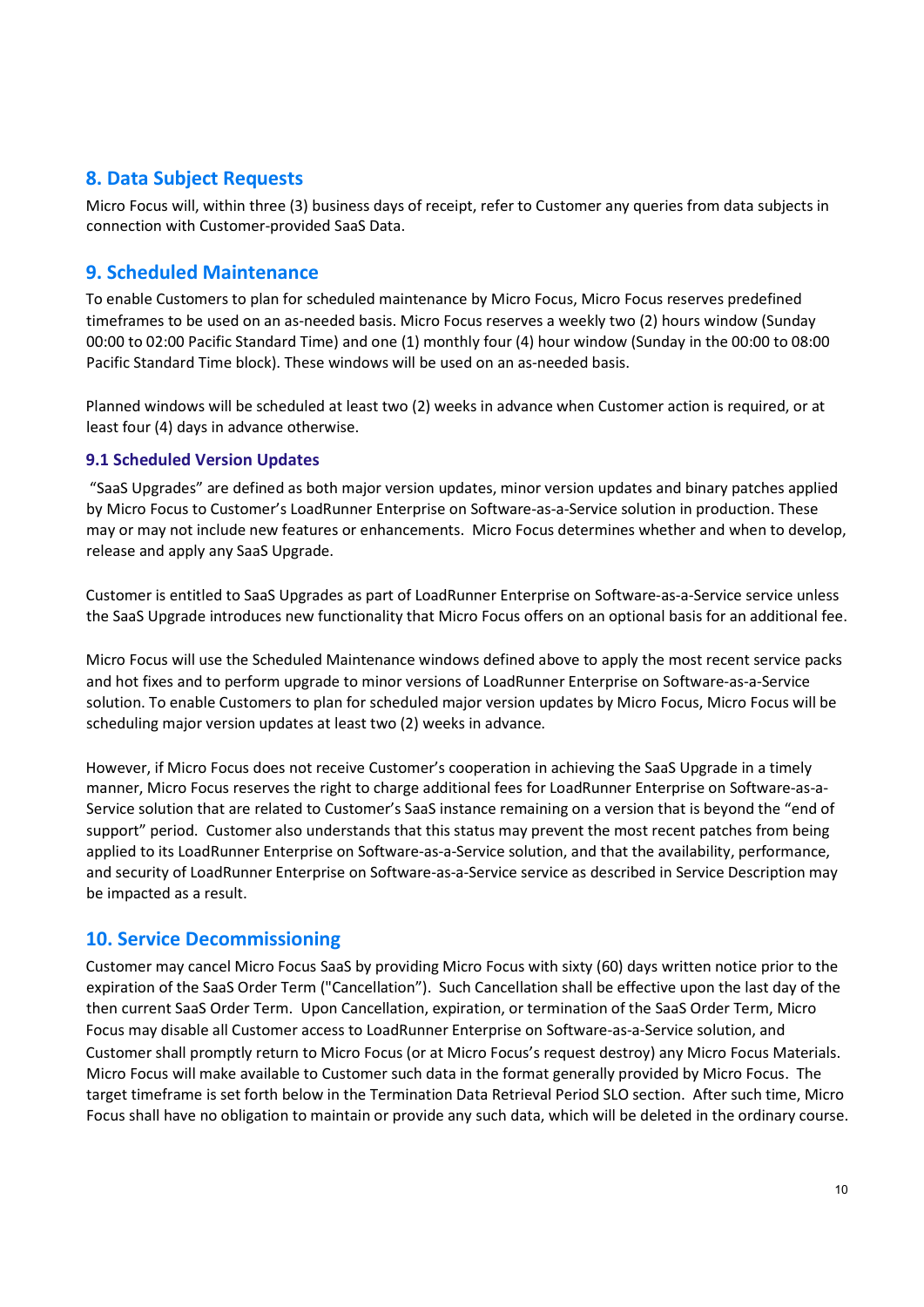# 11. Solution Availability SLA

Solution Availability is defined as the LoadRunner Enterprise on Software-as-a-Service production application being available for access and use by Customer and its Authorized Users over the Internet. Micro Focus will provide Customer access to the LoadRunner Enterprise on Software-as-a-Service production application on a twenty-four hour, seven days a week (24x7) basis at a rate of 99.9 % ("SaaS Service Uptime Metric").

# 11.1 Measurement Method

SaaS Service Uptime Metric shall be measured by Micro Focus using Micro Focus monitoring software running from a minimum of four global locations with staggered timing.

On a quarterly basis, the SaaS Service Uptime Metric will be measured using the measurable hours in the quarter (total time minus planned downtime, including maintenance, upgrades, etc.) as the denominator. The numerator is the denominator value minus the time of any outages in the quarter (duration of all outages combined) to give the percentage of available uptime (2,198 actual hours available / 2,200 possible available hours = 99.9 availability).

An "outage" is defined as two consecutive monitor failures within a five-minute period, lasting until the condition has cleared.

# 11.2 Boundaries and Exclusions

The SaaS Service Uptime Metric shall not apply in any of the following exceptions, and neither the LoadRunner Enterprise on Software-as-a-Service will be considered unavailable, nor any Service Level Failure be deemed to occur in connection with any failure to meet the requirement or impaired ability of Customer or its Authorized Users to access or use the LoadRunner Enterprise on Software-as-a-Service solution:

- Overall Internet congestion, slowdown, or unavailability
- Unavailability of generic Internet services (e.g., DNS servers) due to virus or hacker attacks
- Force majeure events as described in the terms of the SaaS agreement
- Actions or omissions of Customer (unless undertaken at the express direction of Micro Focus) or third parties beyond the control of Micro Focus
- Unavailability due to Customer equipment or third-party computer hardware, software, or network infrastructure not within the sole control of Micro Focus
- Scheduled Maintenance
- Scheduled Version Updates

# 11.3 Reporting

Micro Focus will provide self-service access to Customer to the availability data online at https://home.software.microfocus.com/myaccount/

In addition, Micro Focus will provide a SaaS Service Uptime Metric Report ("Uptime Metric Report") in accordance with this attachment to the Customer upon request. If the Customer does not agree with the Uptime Metric Report, written notice of non-agreement must be provided to Micro Focus within fifteen (15 days) of receipt of the Uptime Metric Report.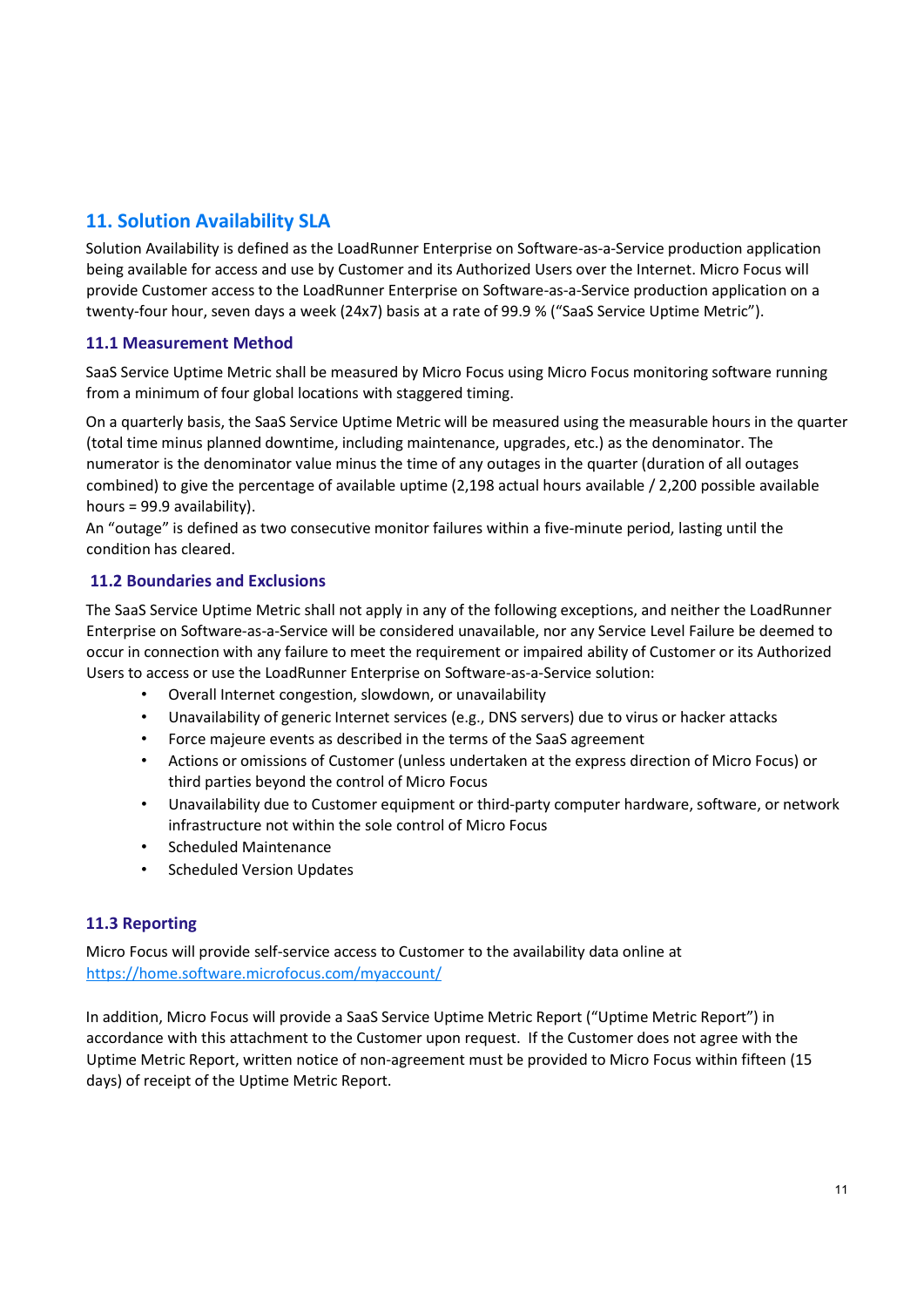# 11.4 Remedies

Micro Focus's exceeding, meeting or failing to meet the SaaS Service Uptime Metric as measured over any quarter may be reflected in adjustments to the duration of the initial contract term for Micro Focus SaaS pursuant to the following schedule ("Availability SLA Service Credits"):

| <b>Quarterly Micro Focus SaaS</b><br>Rating | Rating             | <b>Micro Focus SaaS Service</b><br>Credit                                                                                                    |
|---------------------------------------------|--------------------|----------------------------------------------------------------------------------------------------------------------------------------------|
| Between 99.9 % - 100%                       | <b>Meets Goals</b> | Not Applicable                                                                                                                               |
| Between 98.0% - 99.8%                       | Tolerable          | Five (5) day extension of the<br>Micro Focus LoadRunner<br>Enterprise on Software-as-a-<br>Service SaaS Order term at<br>no cost to Customer |
| <b>Below 98.0%</b>                          | Unacceptable       | Ten (10) day extension of the<br>LoadRunner Enterprise on<br>Software-as-a-Service SaaS<br>Order term at no cost to<br>Customer              |

Micro Focus SaaS Ratings below 98% for a quarter shall be escalated by both parties to the Vice President (or equivalent), as outlined in this schedule.

Customer must request all service credits or extensions in writing to Micro Focus within thirty (30) days of the end of the month in which the SaaS Service Uptime Metric was not met and identify the support requests relating to the period where the LoadRunner Enterprise on Software-as-a-Service production application was not available for access and use by Customer and its authorized users over the internet.

Micro Focus SaaS Service Credits shall be cumulative over the SaaS Order term. If Customer renews service, Micro Focus SaaS Service Credits will be applied to a service extension at the end of the renewed subscription term at no additional charge. If Customer does not renew service Micro Focus SaaS Service Credits will be applied towards a service extension at no additional charge. Micro Focus SaaS Service Credits are capped at thirty (30) days per annum.

# 12. Online Support Availability SLO

Online Support Availability is defined as the Micro Focus SaaS support portal https://home.software.microfocus.com/myaccount being available for access and use by Customer and its Authorized Users over the Internet. Micro Focus targets to provide Customer access to the Micro Focus SaaS support portal on a twenty-four hour, seven days a week (24x7) basis at a rate of 99.9% ("Online Support Uptime").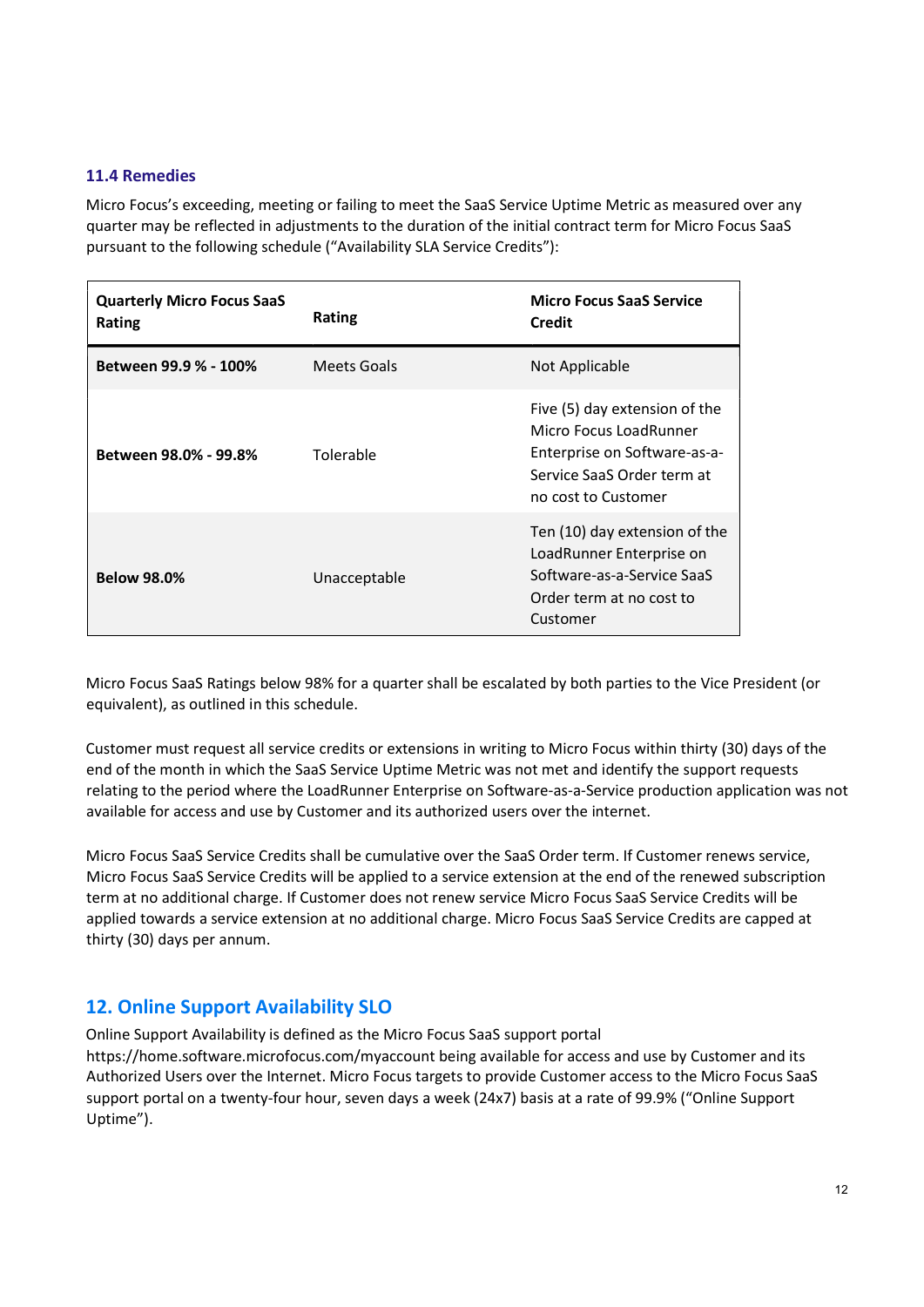# 1. Measurement Method

Online Support Uptime shall be measured by Micro Focus using Micro Focus monitoring software running from a minimum of four global locations with staggered timing.

On a quarterly basis, Online Support Uptime will be measured using the measurable hours in the quarter (total time minus planned downtime, including maintenance, upgrades, etc.) as the denominator. The numerator is the denominator value minus the time of any outages in the quarter (duration of all outages combined) to give the percentage of available uptime (2,198 actual hours available / 2,200 possible available hours = 99.9 availability).

An "outage" is defined as two consecutive monitor failures within a five-minute period, lasting until the condition has cleared.

## 2. Boundaries and Exclusions

Online Support Uptime shall not apply to any of the following exceptions:

- Overall Internet congestion, slowdown, or unavailability
- Unavailability of generic Internet services (e.g., DNS servers) due to virus or hacker attacks
- Force majeure events as described in the terms of agreement
- Actions or inactions of Customer (unless undertaken at the express direction of Micro Focus) or third parties beyond the control of Micro Focus
- Unavailability due to Customer equipment or third-party computer hardware, software, or network infrastructure not within the sole control of Micro Focus
- Scheduled Maintenance

## 12.1 Initial SaaS Response Time SLO

The Initial SaaS Response Time refers to the Service Support. It is defined as the acknowledgment of the receipt of a customer request and the assignment of a case number for tracking purposes. Initial SaaS Response will come as an email to the requester and include the case number and links to track it using Micro Focus online customer portal. The Initial SaaS Response Time covers both service request and support requests. Micro Focus targets to provide the Initial SaaS Response no more than one hour after the successful submission of a customer request.

# 12.2 SaaS Support SLOs

There are two types of SaaS Support SLOs: Service Request and Support Request SLOs.

- The Service Request SLO applies to the majority of routine system requests. This includes functional system requests (product add/move/change), informational, and administrative requests.
- The Support Request SLO applies to issues that are not part of the standard operation of the service and which causes, or may cause, an interruption to or a reduction in the quality of that service.

The Response and Resolution Targets are provided as guidelines and represent typical request processing by Micro Focus SaaS support teams. They in no way create a legal requirement or obligation for Micro Focus to always respond in the stated time. The Response and Resolution Targets, including their scope and determining factors (such as impact and urgency).

#### 12.3 Termination Data Retrieval Period SLO

The Termination Data Retrieval Period is defined as the length of time in which the customer can retrieve a copy of their customer LoadRunner Enterprise on Software-as-a-Service data from Micro Focus. Micro Focus targets to make available such data for download in the format generally provided by Micro Focus for 30 days following the termination of the SaaS Order Term.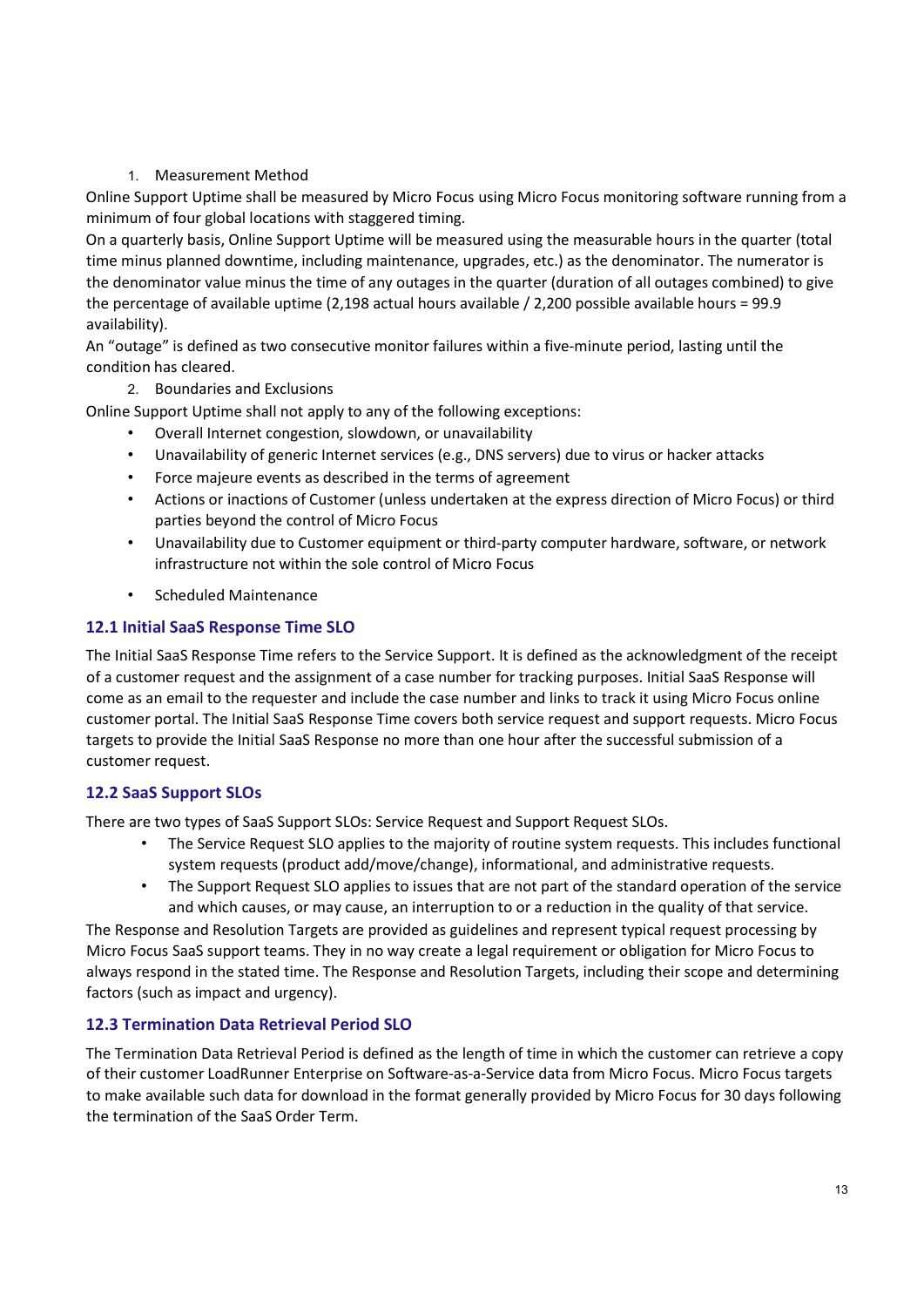# 13. Standard Service Requirements

# 13.1 Roles and Responsibilities

This section describes general Customer and Micro Focus responsibilities relative to the Micro Focus LoadRunner Enterprise on Software-as-a-Service service. Micro Focus's ability to fulfill its responsibilities relative to SaaS is dependent upon Customer fulfilling the responsibilities described below and elsewhere herein:

# 13.2 Customer Roles and Responsibilities

| <b>Customer Role</b>  | <b>Responsibilities</b>                                                                                                                                |
|-----------------------|--------------------------------------------------------------------------------------------------------------------------------------------------------|
| <b>Business Owner</b> | Owns the business relationship between the<br>customer and Micro Focus                                                                                 |
|                       | Owns the business relationship with the range of<br>departments and organizations using Micro Focus<br>LoadRunner Enterprise on Software-as-a-Service  |
|                       | Manages contract issues<br>$\bullet$                                                                                                                   |
| Project               | Coordinates customer resources as necessary<br>$\bullet$                                                                                               |
| <b>Manager</b>        | Serves as the point of contact between the customer<br>and Micro Focus                                                                                 |
|                       | Drives communication from the customer side                                                                                                            |
|                       | Serves as the point of escalation for issue resolution<br>and service-related issues                                                                   |
| Administrator         | Serves as the first point of contact for Micro Focus<br>$\bullet$<br>LoadRunner Enterprise on Software-as-a-Service end<br>users for problem isolation |
|                       | Performs Micro Focus LoadRunner Enterprise on<br>$\bullet$<br>Software-as-a-Service administration                                                     |
|                       | Provides tier-1 support and works with Micro Focus<br>$\bullet$<br>provide tier-2 support                                                              |
|                       | Coordinates end-user testing as required                                                                                                               |
|                       | Leads ongoing solution validation                                                                                                                      |
|                       | Trains the end-user community                                                                                                                          |
|                       | Coordinates infrastructure-related activities at the<br>customer site                                                                                  |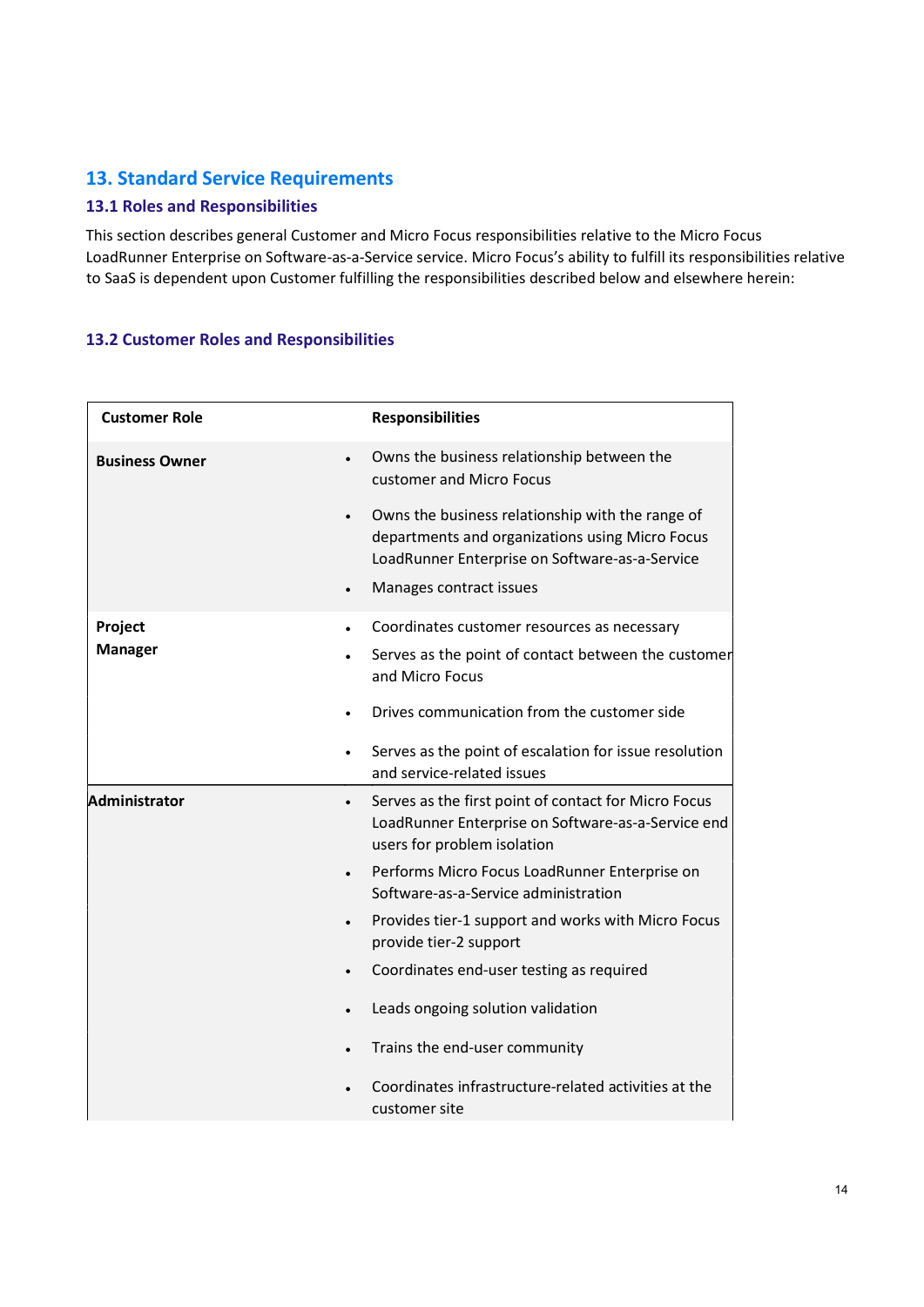|                              | Owns any customization<br>$\bullet$                                                                                                                      |
|------------------------------|----------------------------------------------------------------------------------------------------------------------------------------------------------|
| <b>Subject Matter Expert</b> | Leverages the product functionality designed by<br>$\bullet$<br>Customer's Micro Focus LoadRunner Enterprise on<br>Software-as-a-Service administrators. |
|                              | Provides periodic feedback to the Micro Focus<br>$\bullet$<br>LoadRunner Enterprise on Software-as-a-Service<br>Administrator                            |

# 13.3 Micro Focus Roles and Responsibilities

| <b>Micro Focus Role</b>                         |           | <b>Responsibilities</b>                                                                                                                                                                                                                                                |
|-------------------------------------------------|-----------|------------------------------------------------------------------------------------------------------------------------------------------------------------------------------------------------------------------------------------------------------------------------|
| <b>Service Operations Center</b><br>Staff (SOC) |           | Primary point of contact for service requests. The<br>customer can contact the Service Operations Center<br>for all services such as support and maintenance, or<br>issues regarding availability of the Micro Focus<br>LoadRunner Enterprise on Software-as-a-Service |
|                                                 |           | Provides 24x7 application support                                                                                                                                                                                                                                      |
|                                                 |           | Provides 24x7 SaaS infrastructure support                                                                                                                                                                                                                              |
| <b>Operations Staff (Ops)</b>                   | $\bullet$ | Monitors the Micro Focus systems and Micro Focus<br>LoadRunner Enterprise on Software-as-a-Service for<br>availability                                                                                                                                                 |
|                                                 | $\bullet$ | Performs system-related tasks such as backups,<br>archiving, and restoring instances according to Micro<br>Focus's standard practices                                                                                                                                  |

#### 13.4 Assumptions and Dependencies

This Service Description is based upon the following assumptions and dependencies between the Customer and Micro Focus:

- Customer must have internet connectivity to access this Micro Focus LoadRunner Enterprise on Software-as-a-Service
- Micro Focus LoadRunner Enterprise on Software-as-a-Service will be performed remotely and delivered in English only
- A SaaS Order term is valid for a single application deployment, which cannot be changed during the SaaS Order term
- The service commencement date is the date on which Customer´s purchase order (PO) is booked within the Micro Focus order management system
- The import of Customer data into the LoadRunner Enterprise on Software-as-a-Service solution during the implementation requires that the information is made available to Micro Focus at the appropriate step of the solution implementation and in the Micro Focus designated format